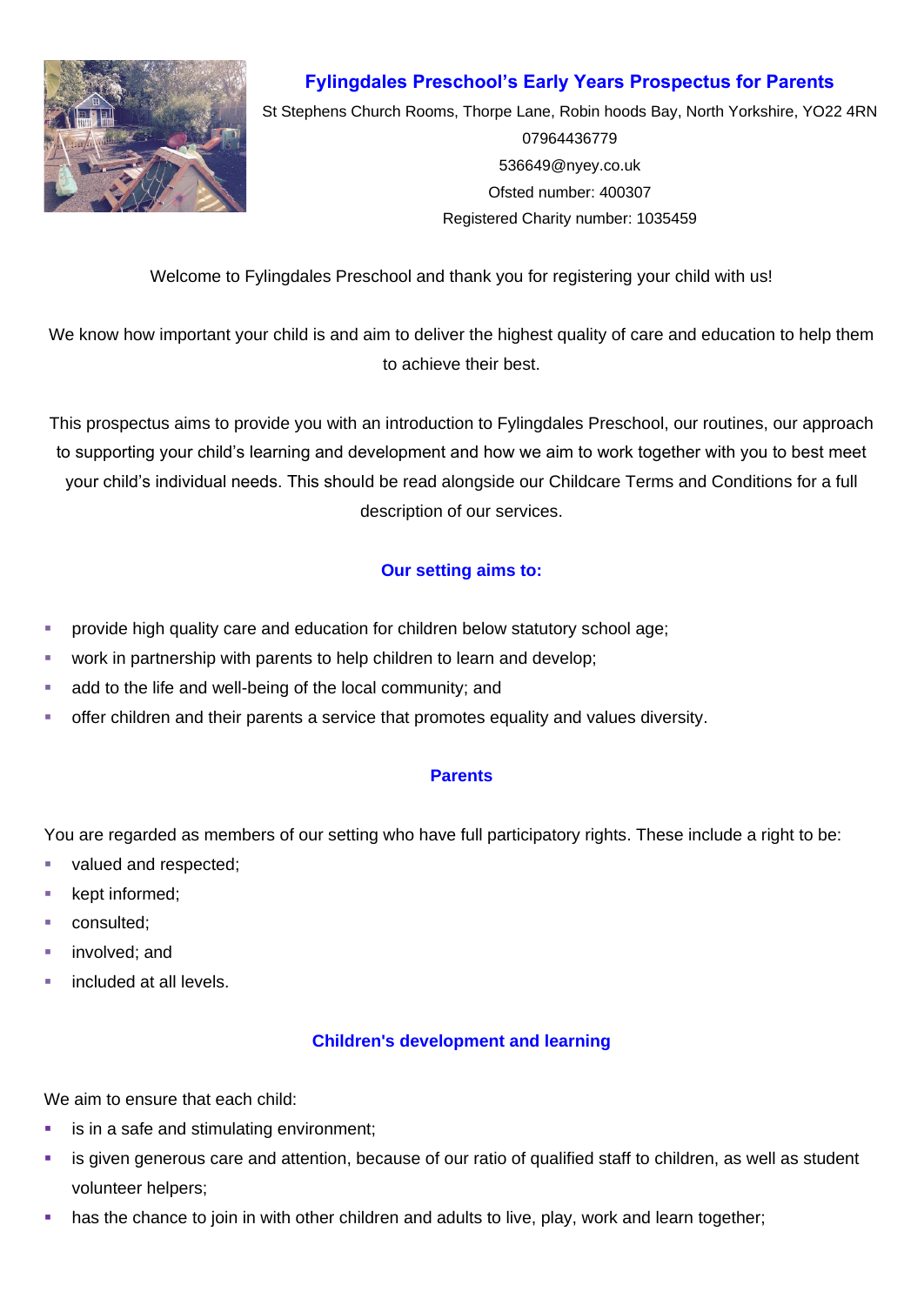- **EXT** is helped to take forward her/his learning and development by being helped to build on what she/he already knows and can do;
- **•** has a personal key person who makes sure each child makes satisfying progress;
- **EXTER is in a setting that sees parents as partners in helping each child to learn and develop; and**
- **EXEDER** is in a setting in which parents help to shape the service it offers.

# *The Early Years Foundation Stage*

Provision for the development and learning of children from birth to 5 years is guided by the Early Years Foundation Stage. Our provision reflects the four overarching principles of the *Statutory Framework for the Early Years Foundation Stage* (DfE 2014):

# ▪ *A Unique Child*

Every child is a unique child who is constantly learning and can be resilient, capable, confident and selfassured.

# ▪ *Positive Relationships*

Children learn to be strong and independent through positive relationships.

# ▪ *Enabling Environments*

Children learn and develop well in enabling environments, in which their experiences respond to their individual needs and there is a strong partnership between practitioners, parents and carers.

# ▪ *Learning and Development*

Children develop and learn in different ways and at different rates. The framework covers the education and care of all children in early years provision including children with special educational needs and disabilities.

# **How we provide for development and learning**

Children start to learn about the world around them from the moment they are born. The care and education offered by our setting helps children to continue to do this by providing all of the children with interesting activities that are appropriate for their age and stage of development.

*The Areas of Development and Learning comprise:*

- **Prime Areas** 
	- **-** Personal, social and emotional development.
	- **-** Physical development.
	- **-** Communication and language.
- Specific Areas
	- **-** Literacy.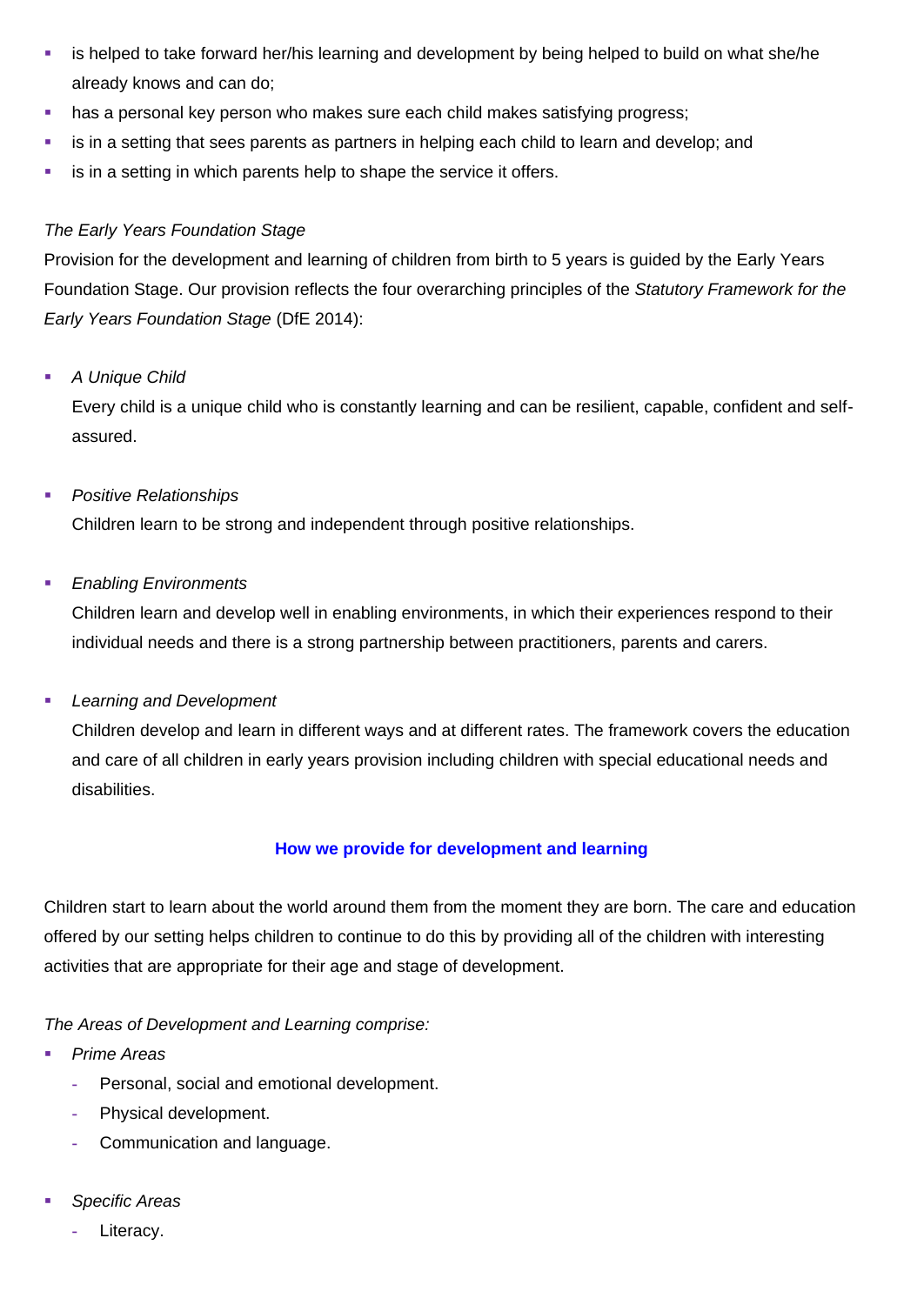- **-** Mathematics.
- **-** Understanding the world.
- **-** Expressive arts and design.

For each area, the level of progress that children are expected to have attained by the end of the Early Years Foundation Stage is defined by the Early Learning Goals. These goals state what it is expected that children will know, and be able to do, by the end of the reception year of their education.

The *Early Years Outcomes* (DfE 2013) guidance sets out the likely stages of progress a child makes along their progress towards the Early Learning Goals. Our setting has regard to these when we assess children and plan for their learning. Our programme supports children to develop the knowledge, skills and understanding they need for:

## *Personal, social and emotional development*

- making relationships;
- self of self
- **•** understanding feelings

## *Physical development*

- moving and handling; and
- health and self-care.

## *Communication and language*

- listening and attention;
- **■** understanding; and
- **■** speaking.

## *Literacy*

- reading; and
- writing.

## *Mathematics*

■ mathematics

## *Understanding the world*

- people and communities;
- the world: and
- technology.

*Expressive arts and design*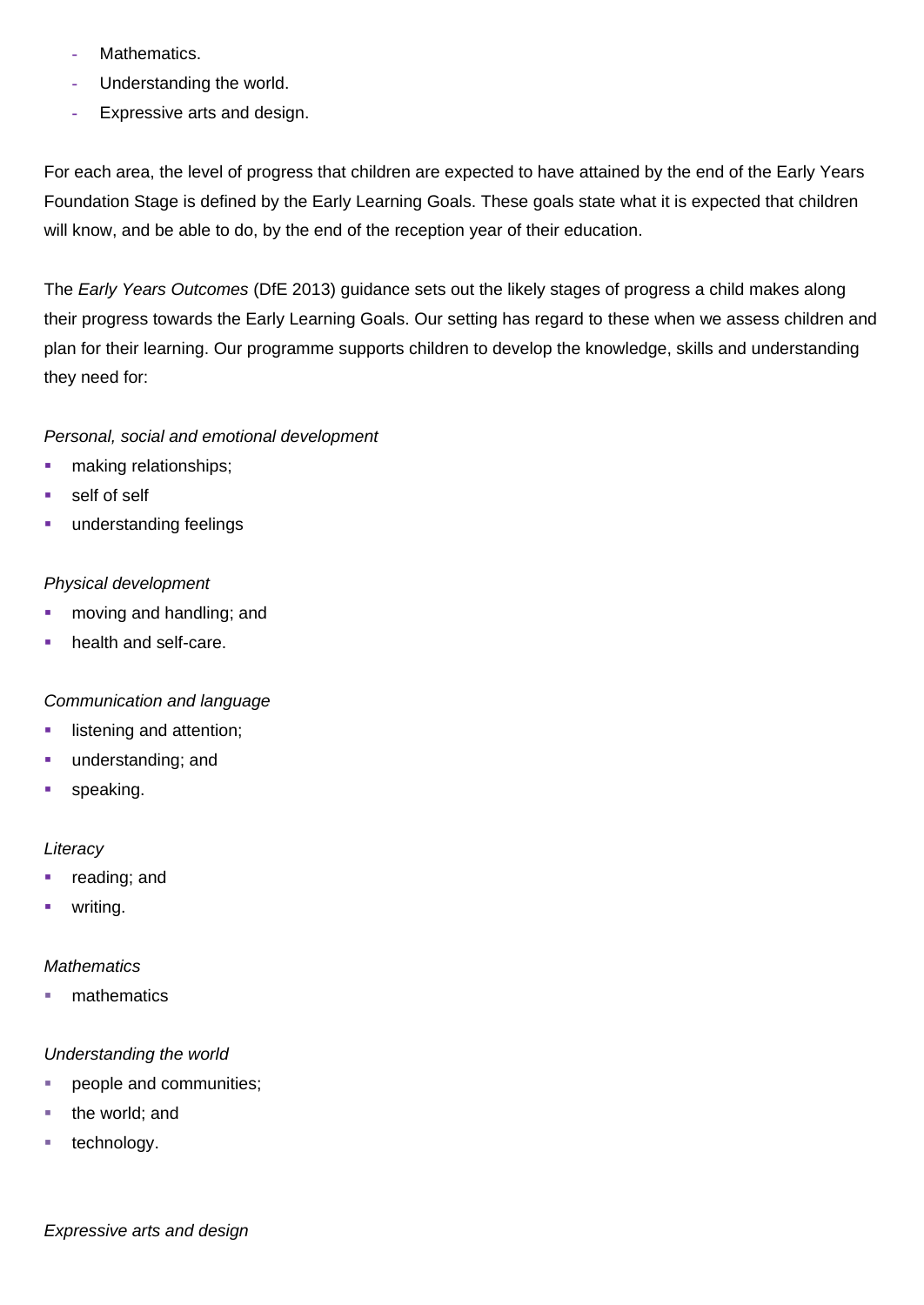- creating with materials; and
- being imaginative and expressive.

#### **Our approach to learning and development and assessment**

#### *Learning through play*

Being active and playing supports young children's learning and development through doing and talking. This is how children learn to think about and understand the world around them. We use the EYFS statutory guidance on education programmes to plan and provide opportunities which will help children to make progress in all areas of learning. This programme is made up of a mixture of activities that children plan and organise for themselves and activities planned and led by practitioners.

#### *Characteristics of effective learning*

We understand that all children engage with other people and their environment through the characteristics of effective learning that are described in the Early Years Foundation Stage as:

- **•** playing and exploring engagement;
- active learning motivation; and
- creating and thinking critically thinking.

We aim to provide for the characteristics of effective learning by observing how a child is learning and being clear about what we can do and provide in order to support each child to remain an effective and motivated learner.

#### *Assessment and monitoring progress*

We assess how well children are learning and developing by observing them frequently. We use information that we gain from observations, as well as from photographs or videos of the children, monitoring their progress and where this may be leading them. We believe that parents know their children best and we will ask you to contribute to assessment by sharing information about what your child likes to do at home and how you, as parents, are supporting development. We record this system using a secure online system called 'Tapestry.' Parents are provided with a password protected secure account that is for their individual child. It is through this that we record children's observations and assessments. It is active in real time so parents can view their child's progress at any time. Parents are also encouraged to share pictures and information this way.

We monitor children's achievement based on our on-going development records. These form part of children's records of achievement. We undertake these assessment summaries at regular intervals, as well as times of transition, such as when a child moves into a different group or when they go on to school.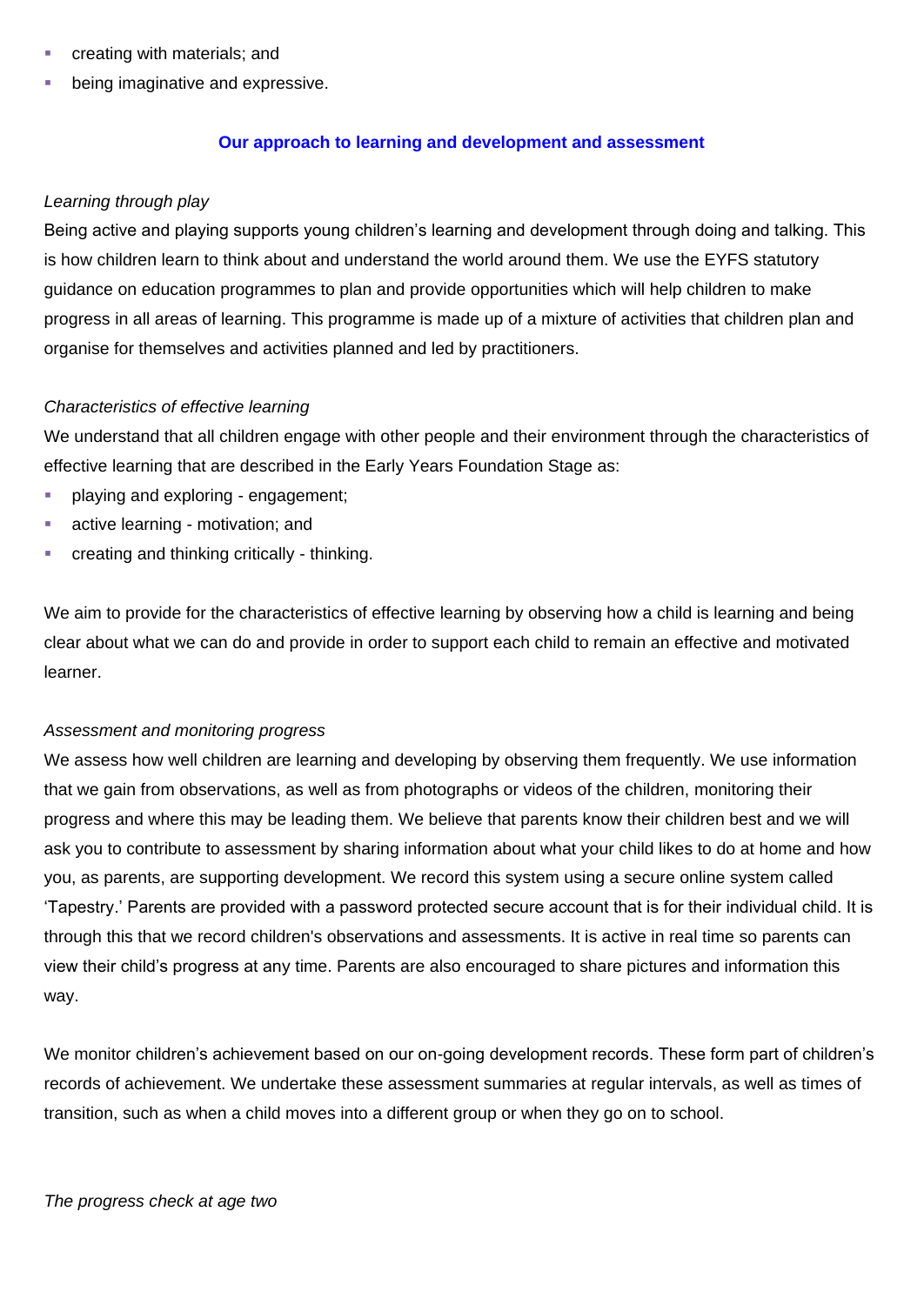The Early Years Foundation Stage requires that we supply parents and carers with a short written summary of their child's development in the three prime areas of learning and development - personal, social and emotional development; physical development; and communication and language - when a child is aged between 24 - 36 months. Your child's key person is responsible for completing the check using information from on-going observational assessments carried out as part of our everyday practice, taking account of the views and contributions of parents and other professionals.

## **Records of achievement**

We keep a record of achievement for each child. Your child's record of achievement helps us to celebrate together her/his achievements and to work together to provide what your child needs for her/his well-being and to make progress.

Your child's key person will work in partnership with you to keep this record. To do this you and he/she/I will collect information about your child's needs, activities, interests and achievements. This information will enable the key person to identify your child's stage of progress. Together, we will then decide on how to help your child to move on to the next stage.

## **Working together for your children**

We maintain the ratio of adults to children in the setting that is set by the Safeguarding and Welfare Requirements. We also have volunteer parent helpers, where possible, to complement these ratios. This helps us to:

- **•** give time and attention to each child;
- talk with the children about their interests and activities;
- help children to experience and benefit from the activities we provide; and
- **EXECUTE:** allow the children to explore and be adventurous in safety.

The staff who work at our setting are:

| <b>Name</b>          | <b>Job Title</b>                |
|----------------------|---------------------------------|
| Becky Bosansko       | Manager                         |
| Megan Thornton       | Acting manager                  |
| Deborah Michie       | Acting deputy manager           |
| <b>Vicky Cownden</b> | <b>Early Years Practitioner</b> |
| Holly Lythe          | <b>Early Years Practitioner</b> |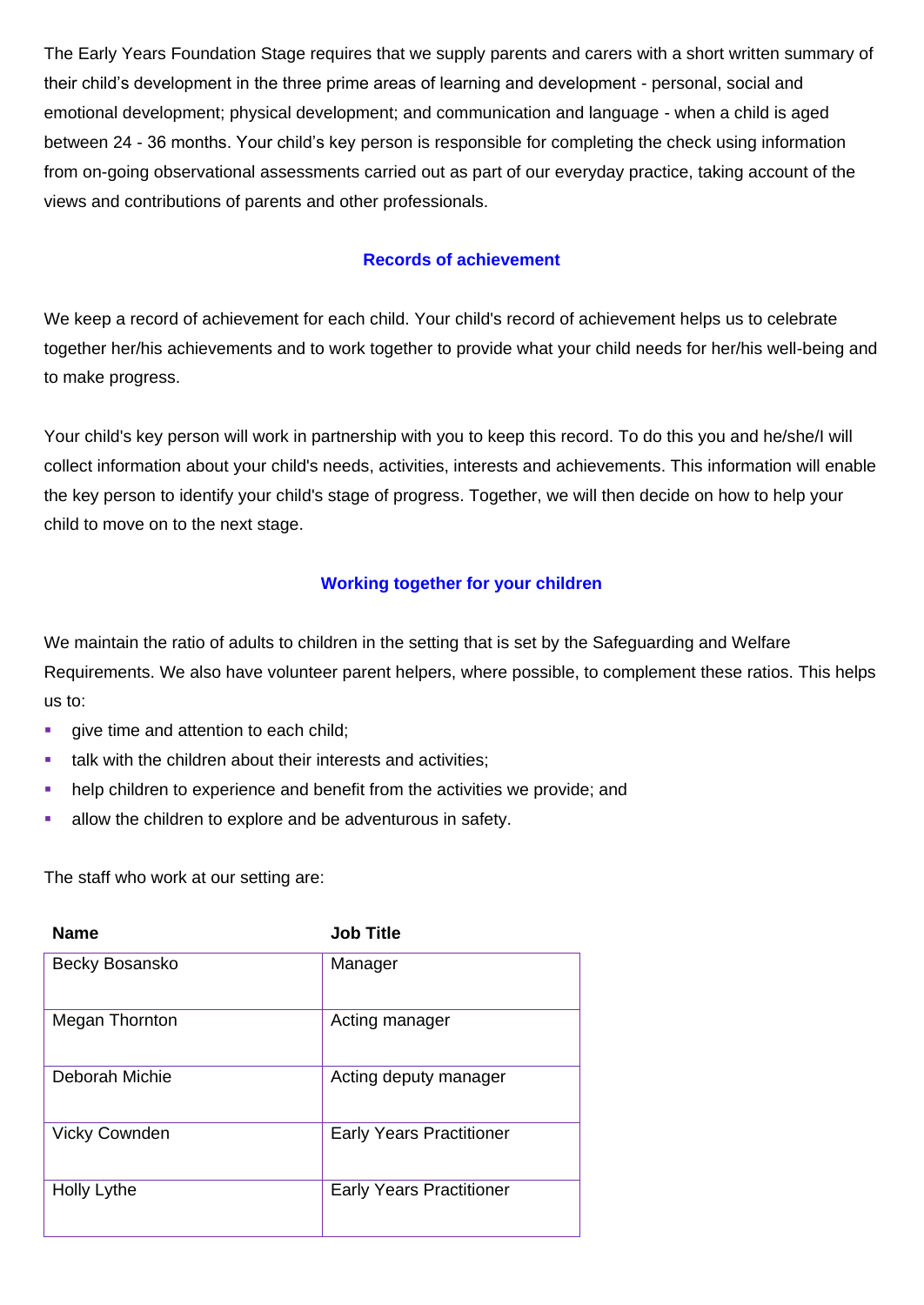| Johanna Hartas                                                        |         | <b>Early Years Practitioner</b> |
|-----------------------------------------------------------------------|---------|---------------------------------|
|                                                                       |         | (maternity cover)               |
|                                                                       |         |                                 |
|                                                                       |         |                                 |
|                                                                       |         |                                 |
| We are open                                                           |         | term time only                  |
|                                                                       |         |                                 |
| We are closed                                                         |         | During the school holidays      |
| We are open for                                                       |         | 5 days each week                |
| The times we are open are                                             |         | $8:30 - 5:30$                   |
| We provide care and education for young children between the ages of: |         |                                 |
| 18 months<br>and                                                      | 5 years | years.                          |

## **How parents take part in the setting**

Our setting recognises parents as the first and most important educators of their children. All of our staff see themselves as partners with parents in providing care and education for their children. There are many ways in which parents take part in making our setting a welcoming and stimulating place for children and parents, such as:

- exchanging knowledge about their children's needs, activities, interests and progress with our staff;
- contributing to the progress check at age two;
- sharing their own special interests with the children;
- **EXED** helping to provide and look after the equipment and materials used in the children's play activities;
- being part of the management of the setting where appropriate; including becoming a member of the committee
- taking part in events and informal discussions about the activities and curriculum provided by the setting;
- joining in community activities, in which the setting takes part; and
- **EXEDENT** building friendships with other parents in the setting.

#### **Key person and your child**

Our setting uses a key person approach. This means that each member of staff has a group of children for whom she/he is particularly responsible. Your child's key person will be the person who works with you to make sure that the childcare that we provide is right for your child's particular needs and interests. When your child first starts at the setting, she/he/I will help your child to settle and throughout your child's time at the setting, she/he/I will help your child to benefit from our activities.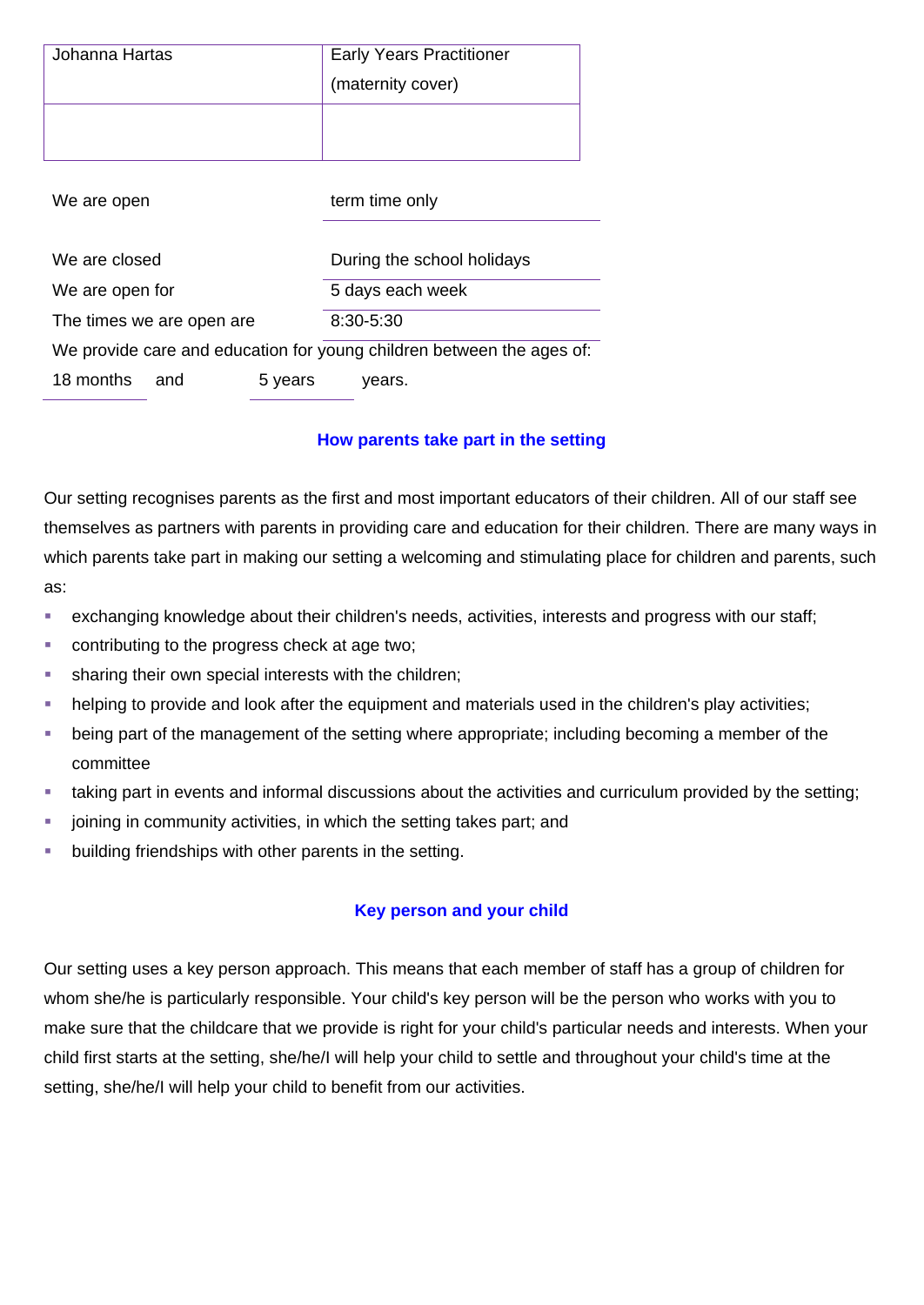#### **Learning opportunities for adults**

As well as gaining childcare qualifications, our staff take part in further training to help them to keep up-to date with thinking about early years care and education. We also keep up-to-date with best practice, as a member of the Pre-school Learning Alliance, through *Under 5* magazine and other publications produced by the Alliance. The current copy of *Under 5* is available for you to read. From time to time we hold learning events for parents. These usually look at how adults can help children to learn and develop in their early years.

#### **The setting's timetable and routines**

Our setting believes that care and education are equally important in the experience that we offer children. The routines and activities that make up the day in our setting are provided in ways that:

- help each child to feel that she/he is a valued member of the setting;
- **ensure the safety of each child;**
- help children to gain from the social experience of being part of a group; and
- **•** provide children with opportunities to learn and help them to value learning.

#### **The session**

We organise our sessions so that the children can choose from, and work at, a range of activities and, in doing so, build up their ability to select and work through a task to its completion. The children are also helped and encouraged to take part in adult-led small and large group activities, which introduce them to new experiences and help them to gain new skills, as well as helping them to learn to work with others. Outdoor activities contribute to children's health, their physical development and their knowledge of the world around them. The children have the opportunity, and are encouraged, to take part in outdoor child-chosen and adult-led activities, as well as those provided in the indoor playroom(s).

#### **Snacks and meals**

We make snacks and meals a social time at which children and adults eat together. We plan the menus for snacks and meals so that they provide the children with healthy and nutritious food. Please tell us about your child's dietary needs and we will plan accordingly.

#### **Clothing**

We provide protective clothing for the children when they play with messy activities. However, we do not force a child to wear these if they are uncomfortable doing so, although we do encourage their use. We encourage children to gain the skills that help them to be independent and look after themselves. These include taking themselves to the toilet and taking off, and putting on, outdoor clothes. Clothing that is easy for them to manage will help them to do this. Please wear clothing that you would not mind becoming dirty/ messy. We participate in lots of messy play activities. A children's uniform is available for you to purchase, although this is not compulsory wear. Please speak to us if you wish to make an order.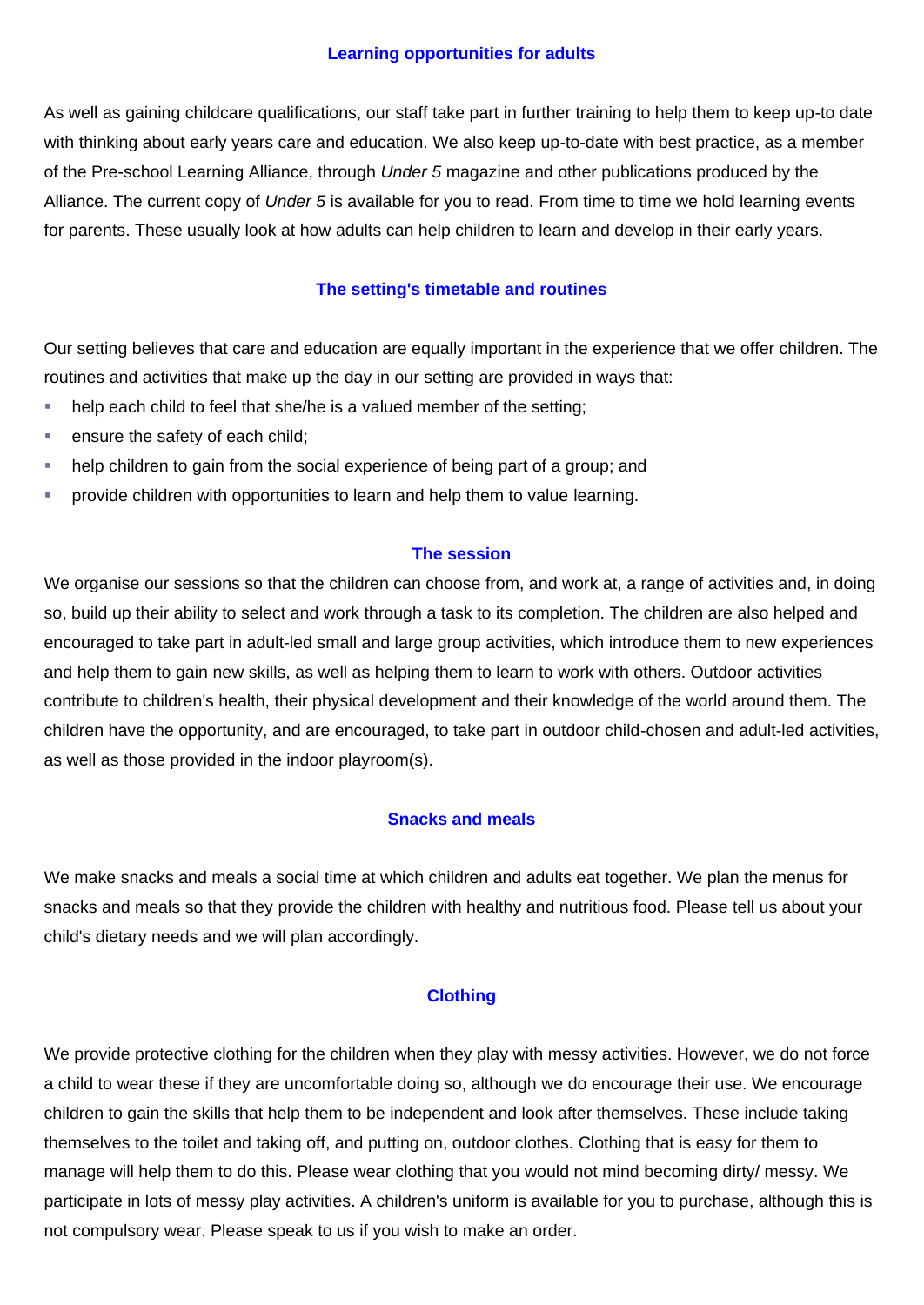#### **Policies**

Our staff can explain our policies and procedures to you. Copies of which are available in the office and some are available on our website.

Our policies help us to make sure that the service provided by our setting is a high quality one and that being a member of the setting is an enjoyable and beneficial experience for each child and her/his parents.

Our staff and committee work together to adopt the policies and they all have the opportunity to take part in the annual review of the policies. This review helps us to make sure that the policies are enabling our setting to provide a quality service for its members and the local community.

## **Information we hold about you and your child**

We have procedures in place for the recording and sharing of information [data] about you and your child that

is compliant with the principles of the General Data Protection Regulations (2018) as follows:

#### The data is we collect is

- 1. Processed fairly, lawfully and in a transparent manner in relation to the data subject you and your family
- 2. Collected for specified, explicit and legitimate purposes and not further processed for other purposes incompatible with those purposes.
	- 3. Adequate, relevant and limited to what is necessary in relation to the purposes for which data is processed.
		- 4. Accurate and, where necessary, kept up to date.
- 5. Kept in a form that permits identification of data subjects [you and your family] for no longer than is necessary for the purposes for which the personal data is processed.
- 6. Processed in a way that ensures appropriate security of the personal data including protection against unauthorised or unlawful processing and against accidental loss, destruction or damage, using appropriate technical or organisational measures.

When you register your child with us, we will provide you with a privacy notice that gives you further details of how we fulfil our obligations with regard to your data.

## **Safeguarding children**

Our setting has a duty under the law to help safeguard children against suspected or actual 'significant harm'. Our employment practices ensure children against the likelihood of abuse in our setting and we have a procedure for managing complaints or allegations against a member of staff.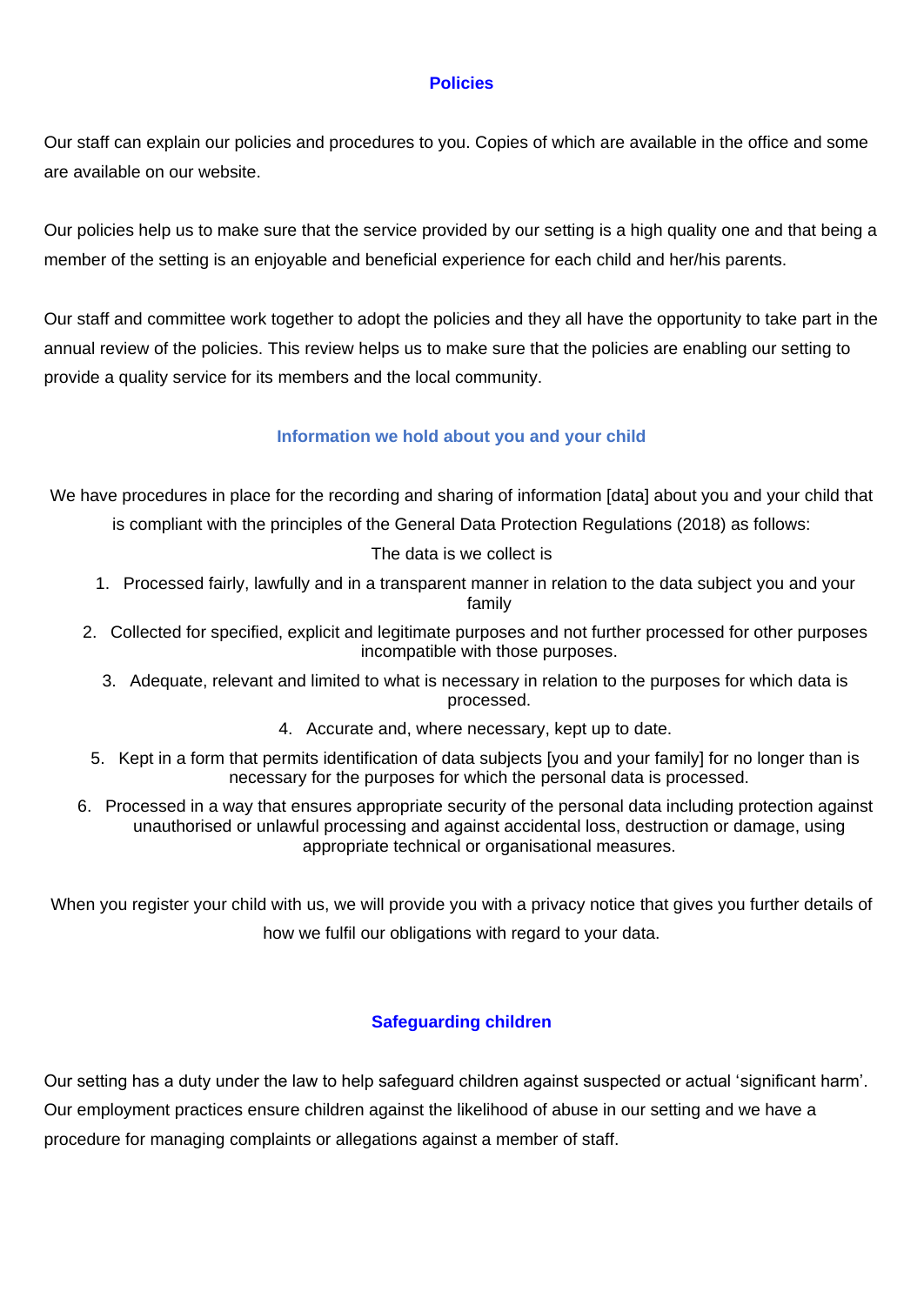Our way of working with children and their parents ensures that we are aware of any problems that may emerge and can offer support, including referral to appropriate agencies when necessary, to help families in difficulty.

# **Special educational needs (SEN)**

To make sure that our provision meets the needs of each individual child, we take account of any special needs a child may have. We work to the requirements of the Special Educational Needs and Disability Code of Practice: 0 to 25 years (2015).

Our Special Educational Needs Co-ordinator is Rebecca Bosansko (manager) and Megan

Thornton (Acting Manager)

# **The management of our setting**

Our setting is a charity and as such is managed by a volunteer management committee - whose members are elected by the parents of the children who attend our setting. The elections take place at our Annual General Meeting. The committee make up the registered person with Ofsted and are responsible for:

- managing our finances;
- **employing and managing our staff;**
- **E** making sure that we have, and work to, policies that help us to provide a high-quality service; and
- making sure that we work in partnership with parents.

The Annual General Meeting is open to the parents of all of the children who attend our setting. It is our shared forum for looking back over the previous year's activities and shaping the coming year's plan.

#### **Fees**

The fees are £5.45 per hour payable half-termly in advance. Fees must still be paid if children are absent. If your child has to be absent over a long period of time, talk to our manager who will share this request with the committee members for review. Fees are also due in the event of bank holidays and closure due to events out of the settings control i.e. adverse weather conditions.

£2.65 per meal is also charged on your invoice. These can be refunded if notice is given in advance for example for holidays or extended periods of illness.

For your child to keep her/his place at our setting, you must pay the fees.

We are in receipt of nursery education funding for two, three and four year olds; where funding is not received, then fees apply.